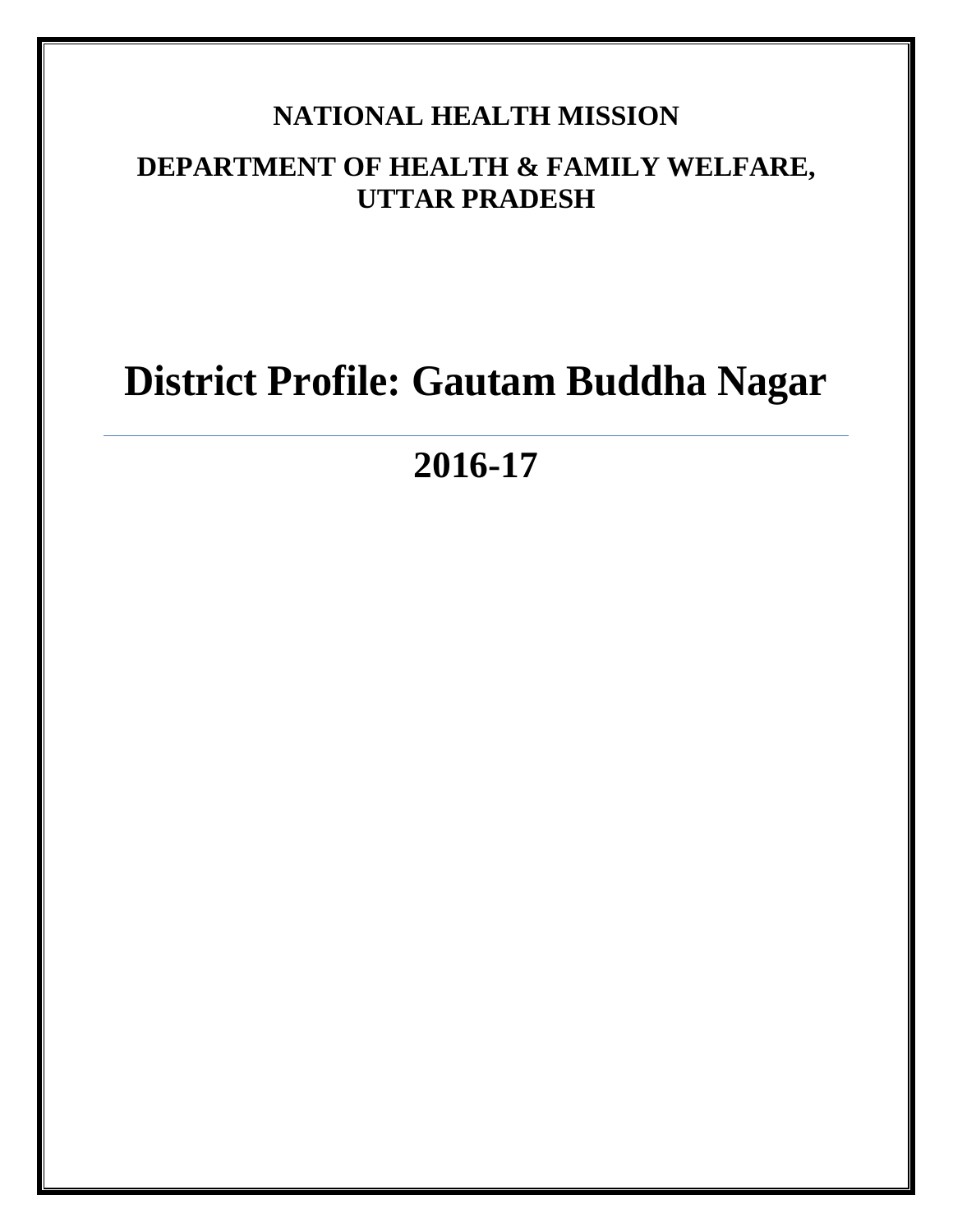## **District Profile:**

|                                                         | <b>GB</b> Nagar          | <b>Uttar Pradesh</b> |
|---------------------------------------------------------|--------------------------|----------------------|
| Rural Population (In lakhs) (Census 2011)               | 673806                   | 1551.11              |
| Number of Districts (RHS 2014)                          |                          | 75                   |
| Number of Sub District (Tehsil/Taluka etc.) Census 2011 | 3                        | 312                  |
| Number of Villages (RHS 2014)                           | 437                      | 106704               |
| Number of District Hospitals (RHS 2014)                 |                          | 160                  |
| Number of Community Health Centres (RHS 2014)           | $\overline{\mathcal{L}}$ | 773                  |
| Number of Primary Health Centres (RHS 2014)             | 3                        | 3497                 |
| Number of Sub Centres (RHS 2014)                        | 128                      | 20521                |

## **Demographic Profile**

| <b>Indicator</b>                                   | <b>GB</b> Nagar | <b>Uttar Pradesh</b> |
|----------------------------------------------------|-----------------|----------------------|
|                                                    |                 |                      |
| Total Population (In Crore) (Census 2011)          | 1.66            | 19.96                |
| Decadal Growth (%) (Census 2001)                   | 25.80           | 20.09                |
| Crude Birth Rate (SRS 2014)                        | 41.5            | 27.2                 |
| Crude Death Rate (SRS 2014)                        |                 | 7.7                  |
| Natural Growth Rate (SRS 2014)                     |                 | 19.5                 |
| Sex Ratio (Census 2011)                            | 852             | 908                  |
| Child Sex Ratio (Census 2011)                      | 843             | 899                  |
| Schedule Caste population (In Crore) (Census 2001) | 0.08            | 3.51                 |
| Schedule Tribe population (in crore) (Census 2001) | 0.01            | 0.011                |
| Total Literacy Rate (%) (Census 2011)              | 82.2            | 69.72                |
| Male Literacy Rate (%) (Census 2011)               | 88.05           | 79.24                |
| Female Literacy Rate (%) (Census 2011)             | 70.82           | 59.26                |

## **Status of Health Indicators**

| <b>Indicators</b>               |    | <b>G</b> B Nagar | % Decline<br>(MH) | <b>Uttar Pradesh</b> |                    | $\frac{6}{9}$<br><b>Decline</b><br>(MH) |
|---------------------------------|----|------------------|-------------------|----------------------|--------------------|-----------------------------------------|
| <b>Infant Mortality Rate</b>    | 63 | 57               |                   | 71<br>$(SRS-2006)$   | 50<br>$(SRS-2014)$ | 29.57%                                  |
| <b>Neo-Natal Mortality Rate</b> | 44 | 36               |                   | 46<br>(SRS 2006)     | 35<br>$(SRS-2014)$ | 23.91%                                  |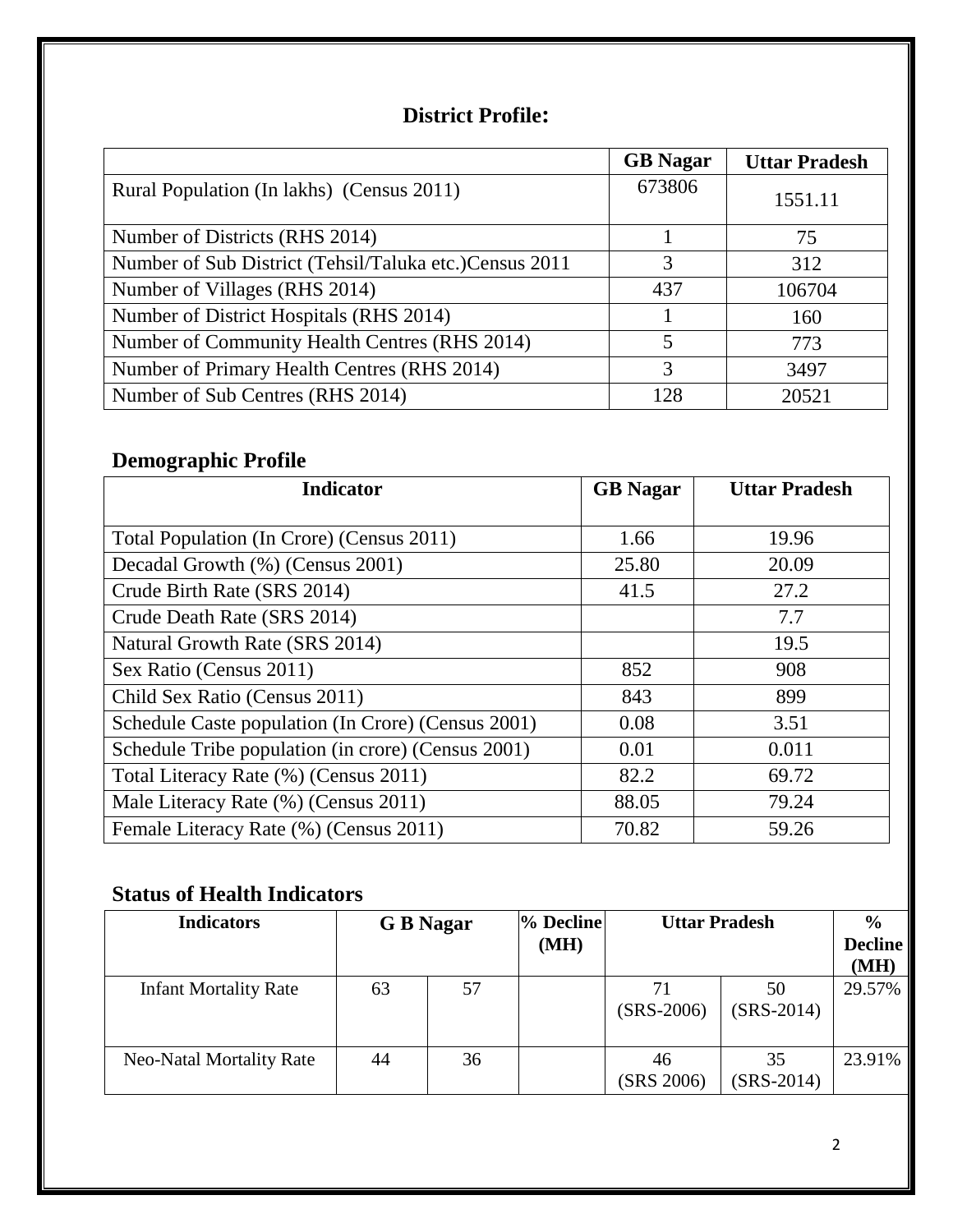| <b>Maternal Mortality Ratio</b>  | 253 | 440          | 285        | 35.22%  |
|----------------------------------|-----|--------------|------------|---------|
|                                  |     | (SRS 2004-   | (SRS 2011- |         |
|                                  |     | 06)          | 13)        |         |
| <b>Total Fertility Rate</b>      | 2.5 | 4.2          | 3.1        | 26.19%  |
|                                  |     | $(SRS-2006)$ | (SRS 2014) |         |
| <b>Under-five Mortality Rate</b> | 65  | 91           | 64         | 29.67 % |
|                                  |     | (SRS 2008)   | (SRS 2013) |         |

# **Progress under Health Systems Strengthening**

| SI.<br>N <sub>0</sub> | <b>Activity</b>               | <b>Status</b>                                                                                                                                                                                                                     |  |  |  |  |
|-----------------------|-------------------------------|-----------------------------------------------------------------------------------------------------------------------------------------------------------------------------------------------------------------------------------|--|--|--|--|
| $\mathbf{1}$          | 24x7 PHCs                     | Out of 3, only 3 PHCs are functioning on 24x7<br>basis.                                                                                                                                                                           |  |  |  |  |
| $\overline{2}$        | Functioning as<br><b>FRUs</b> | Only 4 Facilities(1. DH, 0 SDH and 3<br>other level CHC and others level) are working as FRUs                                                                                                                                     |  |  |  |  |
| 3                     | <b>ASHAs</b><br>Selected      | 703 ASHAs have been engaged<br>$($ 701 have been trained in $1st$ Module, and<br>ASHAs are trained upto 5 <sup>th</sup> Module and  ASHAs trained<br>in Round-1 & 693 ASHAs trained in Round-2 of $6^{th}$ & $7^{th}$<br>Modules) |  |  |  |  |
| $\overline{4}$        | Contractual<br>appointments   | Human Resource (HR) has been approved.<br>(Medical Officers (MBBS) -  0, Specialist  0,<br>AYUSH Mos/ Physicians  16, SNs  18, ANMs<br>31, LTs 4, Pharmacists 2, others )                                                         |  |  |  |  |
| 5                     | Rogi Kalyan<br>Samiti         | 8 facilities (1 DH, 7 CHCs) have been<br>registered with RKS.                                                                                                                                                                     |  |  |  |  |
| 6                     | <b>VHSNCs</b>                 | Out of 243 villages, .243 villages constituted<br>VHSNC <sub>s</sub> .                                                                                                                                                            |  |  |  |  |
| $\tau$                | <b>DLVMCs</b>                 | Completion of 0 DLVMC has been reported.                                                                                                                                                                                          |  |  |  |  |
| 8                     | <b>VHNDs</b>                  | 12288 VHNDs were held during 2015-16.                                                                                                                                                                                             |  |  |  |  |
| 9                     | <b>ERS</b>                    | 17 (102-Type) & 9 (108-Type) are operational.                                                                                                                                                                                     |  |  |  |  |
| 10                    | <b>MMU</b>                    | An approval of 0 Mobile Medical Units (MMU) has been<br>given to the District.                                                                                                                                                    |  |  |  |  |
| 11                    | Ambulance                     | An approval of 0 ambulances has been given to the<br>District.                                                                                                                                                                    |  |  |  |  |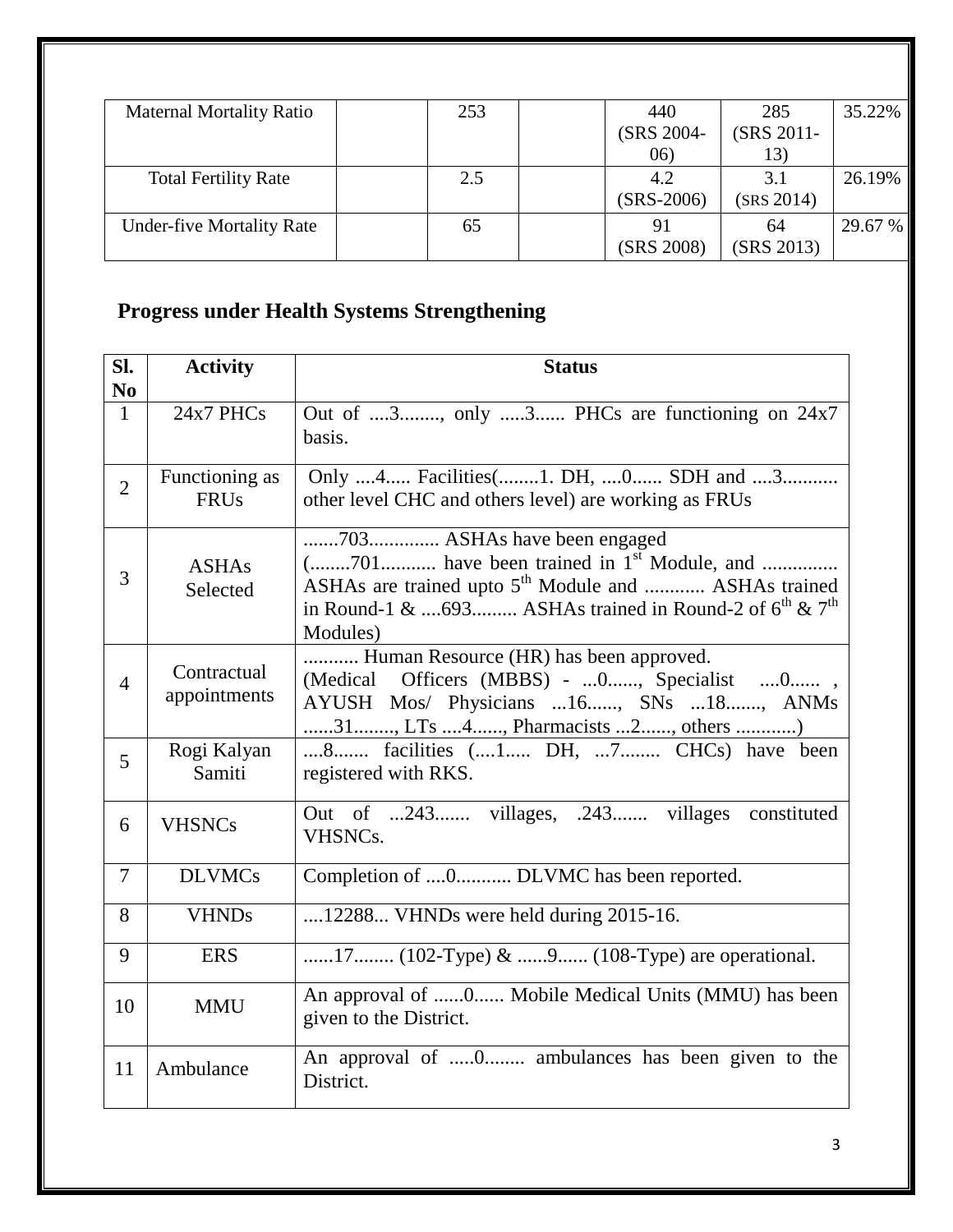|    |                | Facility                    | New Construction                                                     |                        |  | Renovation/Up gradation |  |
|----|----------------|-----------------------------|----------------------------------------------------------------------|------------------------|--|-------------------------|--|
|    |                |                             |                                                                      | Sanctioned   Completed |  | Sanctioned   Completed  |  |
| 12 | Infrastructure |                             |                                                                      |                        |  |                         |  |
|    | Strengthening  |                             |                                                                      |                        |  |                         |  |
|    |                |                             |                                                                      |                        |  |                         |  |
|    |                |                             |                                                                      |                        |  |                         |  |
|    | New Born Care  |                             | Sick New Born Care unit (SNCU)<br>New Born Stabilization Unit (NBSU) |                        |  |                         |  |
| 13 | Units          |                             |                                                                      |                        |  |                         |  |
|    | established    | New Born Care Corner (NBCC) |                                                                      |                        |  |                         |  |
|    |                |                             | <b>Nutrition Rehabilitation Center (NRC)</b>                         |                        |  |                         |  |

## **Physical Progress of Institutional Deliveries and JSY**

| Year    | <b>Institutional Deliveries</b> | <b>JSY</b> beneficiaries |
|---------|---------------------------------|--------------------------|
| 2012-13 | 30160                           | 10359                    |
| 2013-14 | 33873                           | 13330                    |
| 2014-15 | 36039                           | 14491                    |
| 2015-16 | 43153                           | 8664                     |
| 2016-17 | 13515                           | 2753                     |

## **1. Funds Released under NRHM** (in crores)

| Year         | <b>Allocation</b> | Release*  | <b>Expenditure</b> |
|--------------|-------------------|-----------|--------------------|
| 2012-13      | 138198354         | 42731053  | 706770039          |
| 2013-14      | 158465091         | 59237427  | 97214037           |
| 2014-15      | 162351739         | 65671090  | 111205423          |
| $2015 - 16$  | 197644271         | 58342216  | 124547495          |
| <b>Total</b> | 656659455         | 225981786 | 1039736994         |

\*Release figures for the F.Y. 2015-16 are updated on 31.03.2016 and provisional.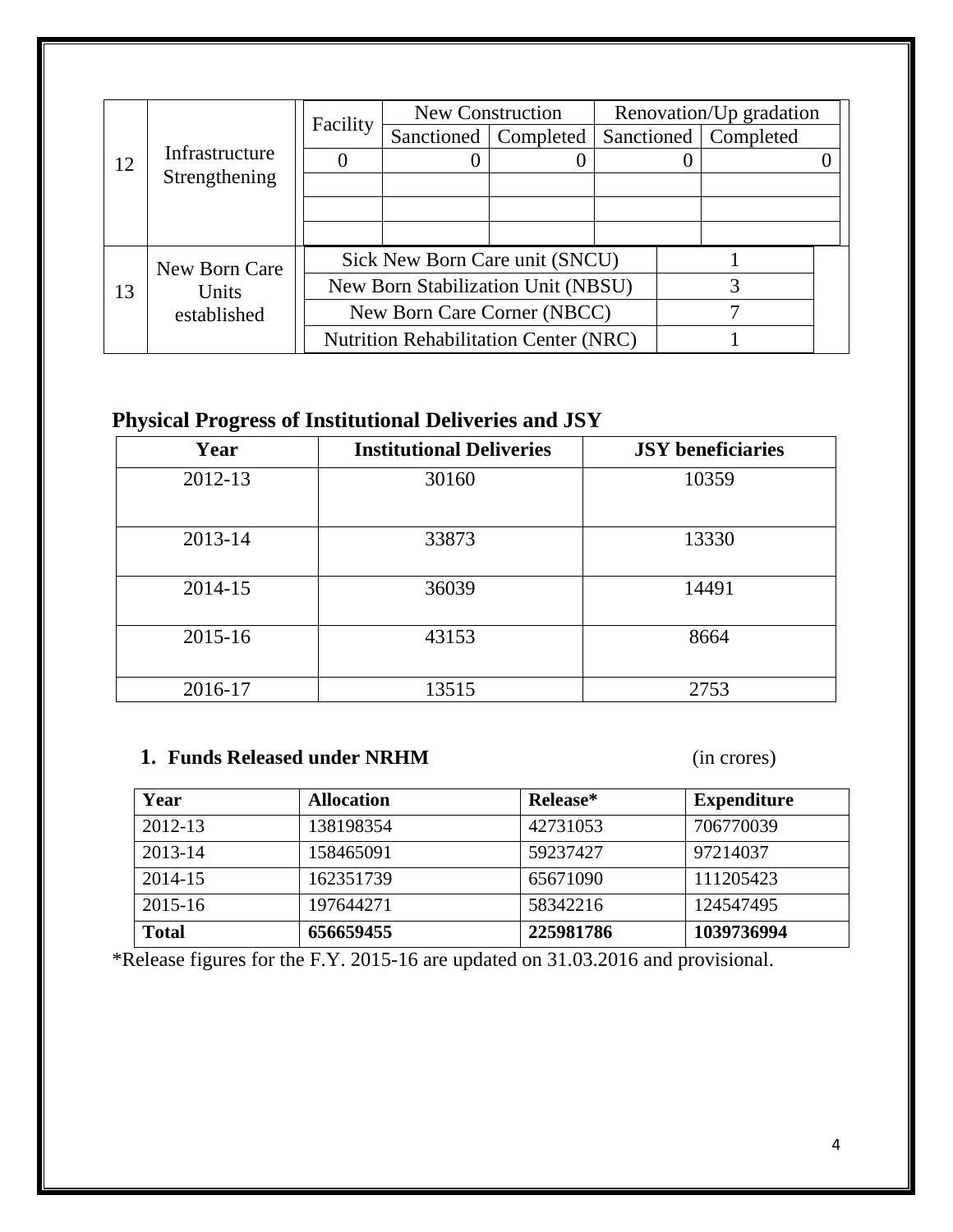#### **NUHM**

#### **A. Demographic Profile (As per Census 2011):**

| 1648115  |
|----------|
|          |
| 974309   |
| 59.11    |
| 910515   |
| 55.25    |
| 3        |
|          |
| 3        |
| $\theta$ |
| $\Omega$ |
| 3        |
| 3        |
|          |

#### **B. Coverage:**

## **Status of NUHM in the District ......G B Nagar.....**

**(Position as on 31st December, 2015)**

| Sl. No.        | <b>Activities</b>                     | <b>Approved</b>   | <b>Progress</b> |
|----------------|---------------------------------------|-------------------|-----------------|
| 1.             | <b>Planning &amp; Mapping</b>         |                   |                 |
| 2.             | <b>Human Resource</b>                 | <b>Sanctioned</b> | $In - position$ |
|                | <b>Medical Officers</b>               | 11                | 10              |
|                | <b>Staff Nurses</b>                   | 22                | 22              |
|                | <b>Auxiliary Nurse Midwife (ANMs)</b> | 71                | 71              |
|                | Lab Technicians                       | 11                | 11              |
|                | Pharmacists                           | 11                | 11              |
|                | <b>ASHA</b>                           | 10                | 10              |
|                | Mahila Arogya Samiti (MAS)            | $\theta$          | $\overline{0}$  |
|                | <b>State Program Management Unit</b>  |                   |                 |
|                | District Program Management Unit      |                   |                 |
| 3 <sub>1</sub> | <b>Infrastructure</b>                 |                   |                 |
|                | <b>U-PHCs</b>                         |                   |                 |
|                | Strengthening of U-PHCs               | $\overline{0}$    | $\overline{0}$  |
|                | New U-PHCs                            | $\overline{0}$    | $\overline{0}$  |
|                | <b>U-CHCs</b>                         |                   |                 |
|                | Strengthening of U-CHCs               | $\overline{0}$    | $\overline{0}$  |